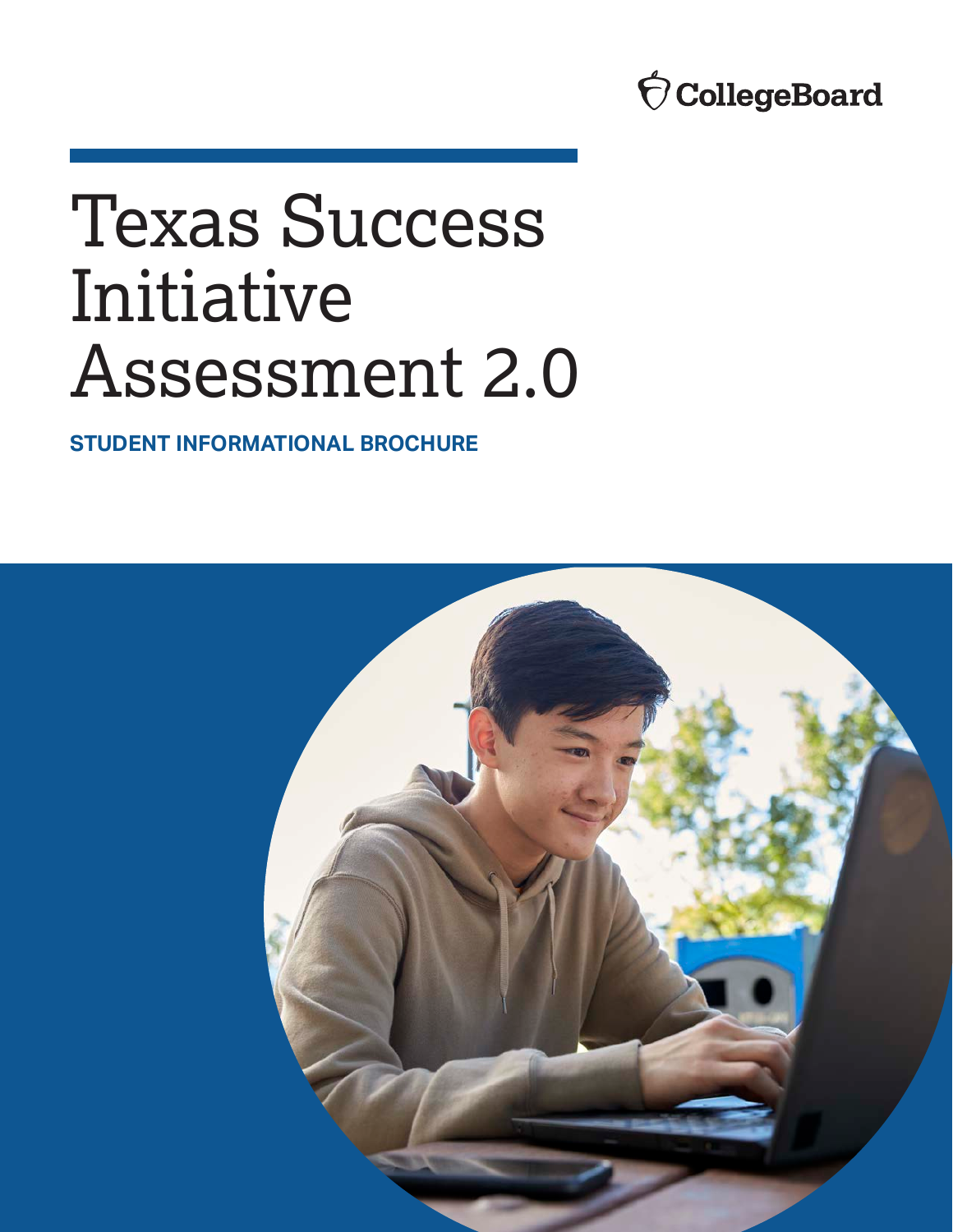#### **What's the Texas Success Initiative?**

The Texas Success Initiative (TSI) is the statute that requires all Texas public institutions of higher education to determine the readiness of all non-exempt, entering undergraduate students to enroll in freshman-level academic courses (see TEC, 51.336). Students are able to qualify for exemption by subject area in a number of ways, including meeting college readiness benchmarks on the SAT® or ACT® , or successfully completing a high school College Preparatory Course. (For a complete list of exemptions, see below under "TSIA2 Exemptions"). Undergraduate students who enter without an exemption are required to take the Texas Success Initiative Assessment 2.0 (TSIA2).

#### **What's the Texas Success Initiative Assessment 2.0?**

The Texas Assessment Initiative Assessment 2.0 (TSIA2) is the assessment instrument used to determine college readiness for non-exempt students, as required by the Texas Success Initiative. TSIA2 helps determine whether you're ready for college-level coursework in English language arts and reading (ELAR) and mathematics. These are foundational subjects for your other college coursework. The results of TSIA2, in conjunction with your academic background, goals, and interests, are used by academic advisers and counselors to place you in the appropriate courses that match your achievement level.

#### **How Does TSIA2 Work?**

The tests in TSIA2 either certify you as "college ready" (or TSI-met/complete) in a subject area or provide a diagnostic profile regarding your academic strengths and weaknesses so that targeted instruction may be provided to help you succeed in college-level courses.

TSIA2 contains multiple-choice questions aligned to Texas College and Career Readiness Standards, Texas Essential Knowledge and Skills, Adult Education and Literacy Content Standards 2.0, and National Reporting System Educational Functioning Levels. The ELAR Test also contains an essay component you must complete to be considered college ready in ELAR. Here are more details about TSIA2:

- § Multiple-choice tests in TSIA2 are **computer adaptive**, which means that questions increase or decrease in difficulty depending on how you respond.
- § The assessments are **untimed**, which means there's no time limit on how long you can take to complete testing. Remember to allow yourself enough time to consider

your answer to each question—your test results will be used by advisers in determining the course or courses in which you can enroll.

- § In most cases, TSIA2 provides **results upon completion**. When you complete the assessment, you immediately receive a score report.
- § The **"save and finish later" option** lets you stop at certain times during your test session if you're tired or need a break. If you select this option, you must return and complete the remaining assessment within 14 calendar days. *Note:* This option isn't available for the TSIA2 Essay Test, which must be started and completed in the same session.

#### **Registration and Mandatory Pre-Assessment Activity**

Each Texas public institution of higher education and many public-school districts/public charters administer TSIA2. Contact the testing center or your counselor to determine testing availability, registration, and cost (if applicable).

Before you can register to take TSIA2, you must participate in a mandatory Pre-Assessment Activity (PAA). The institution or school district where you take your test is required to provide the PAA, as well as to document your participation. These topics are covered in the PAA:

- § Importance of TSIA2 in your academic career and why doing well matters
- Content of TSIA2, including sample test questions, key test preparation tools, and tips to get you ready for test day
- **Information about college readiness, developmental** education courses, and corequisite options
- Information about available campus and community resources, such as online tools and free workshops, that will help you prepare for TSIA2 and succeed as a college student

Contact the college, university, or school district/charter where you plan to take TSIA2 for details on completing the mandatory PAA.

#### **TSIA2 Learning Resources**

TSIA2 Learning Resources is an online library that provides access to practice and instructional materials that specifically address the content areas of TSIA2. Materials include printable or interactive worksheets and tutorials and instructional videos. Prior to testing, you can access the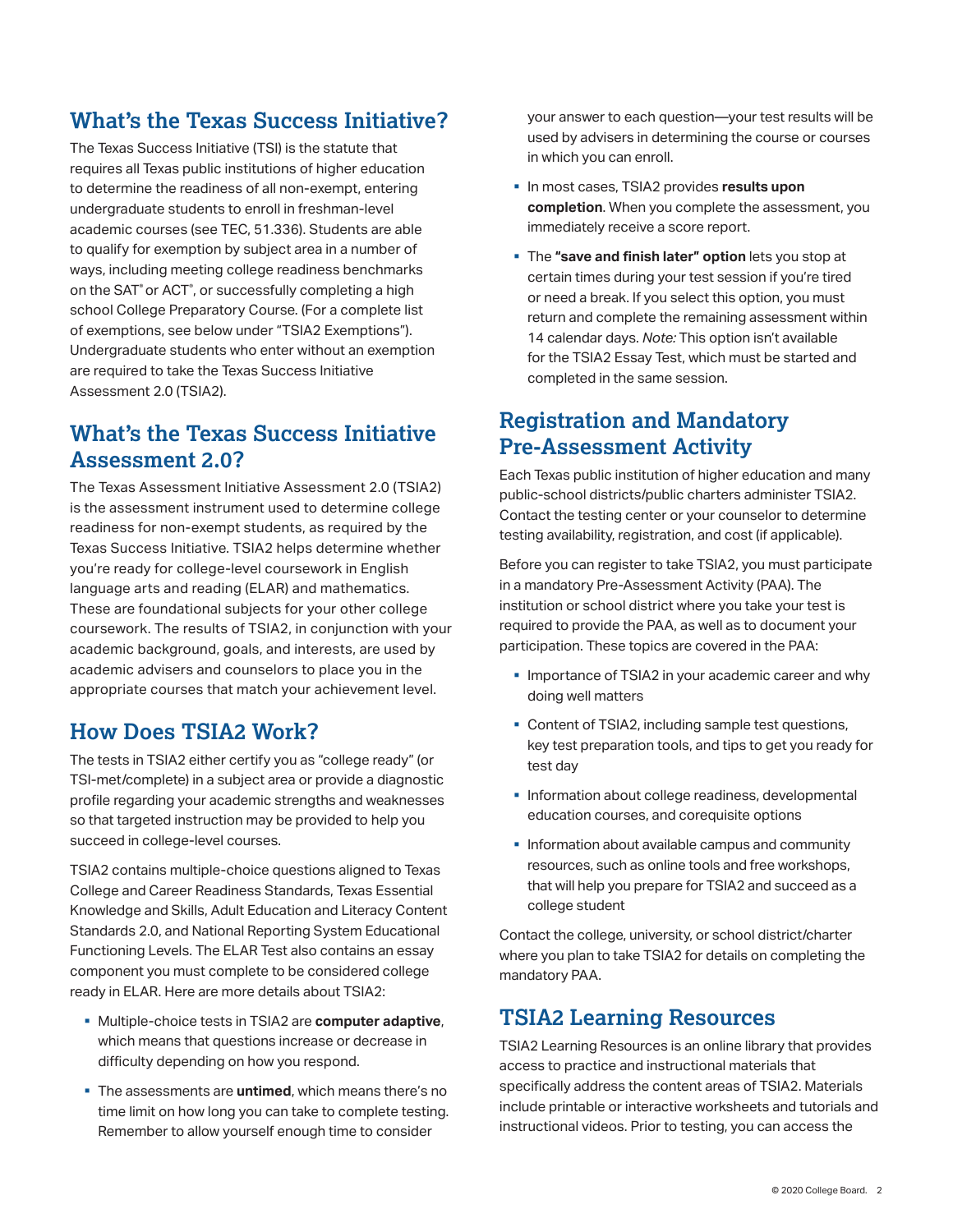full library of materials at **[tsia2.pearsonperspective.com](https://tsia2.pearsonperspective.com/)**  and select resources to address skill gaps you may have. After completing a Diagnostic Test, you'll receive a Learning Locator Code (LLC). Use your LLC for immediate access to a custom set of materials in the library specific to your performance in each content area. Use these resources with the goal of improving your overall performance.

## **How to Prepare**

Take advantage of free resources available to improve areas where your academic performance is not the strongest. Access free sample questions similar to those you'll see on the actual test. Use the TSIA2 Student Portal to access sample questions and tutorials on tools available to your during the tests.

## **TSIA2 Student Portal**

The TSIA2 Student Portal at **[studentportal.accuplacer.org](http://studentportal.accuplacer.org/#/home)**. gives you access to the following:

- TSIA2 Study App and printable sample questions
- § Tutorials showing you how to use the calculator and highlighter tools
- § Your test results and how to send test results to Texas public institutions of higher education

#### **TSIA2 Exemptions**

Having an exemption means that you can enroll in any freshman-level college course in a specific area without having to take TSIA2 or complete a prerequisite. Not all entering students need to take TSIA2. You may be exempt if you:

- have met the minimum college readiness standard on the SAT®, ACT® , or the English III/Algebra II STAAR End-of-Course high school tests;
- 1 Preparatory Course\*; § have successfully completed a high school College
- have successfully completed college-level course(s);
- have enrolled in a Level-One certificate program (fewer than 43 semester credit hours);
- aren't seeking a degree; or
- **•** have been, or currently are, in the military.

If you think you may be exempt, contact an adviser or counselor at your institution or high school.

#### **Can I Retake a TSIA2 Test?**

If you're not satisfied with your scores, you may retake a TSIA2 test at any time. However, before you attempt to retest, we strongly encourage you to set aside time for additional study—your scores are unlikely to substantially improve otherwise. You can obtain information about retesting from the testing center at your college or university.

#### **Students with Disabilities**

If you'd like to request accommodations for testing, contact the Disability Support Services Office (DSSO, or similar office) at your college or university and provide the necessary documentation. DSSO staff will review documentation to determine the appropriate accommodation(s), according to institutional policies and federal and state laws. Typical accommodations such as extended test time, test breaks, and calculators (as applicable) are already built-in test options for any student to use and don't require verification or documentation.

If you're a high school student taking TSIA2, be sure to contact your counselor to help you request the appropriate accommodation(s). For students who need accommodated test forms, TSIA2 tests are available in regular-or large-print paper-and-pencil formats, braille, and audio formats.

# **What's on the Tests?**

#### **TSIA2 ELAR**

Unless you're exempt, you'll first be administered the multiple-choice College Readiness Classification (CRC) Test. This CRC Test, made up of 30 questions, covers 4 sub categories, and addresses these 2 content categories:

- § **Reading-focused** questions measure your skills in comprehension and analysis of literary texts, as well as informational and argumentative texts, including paired passages.
- **Writing-focused** questions measure your skills in revision and editing of sentences, paragraphs, and early drafts of essays.

If you don't meet the college readiness benchmark on the CRC you'll then take the multiple-choice ELAR Diagnostic Test. Take your time and answer each question to the best of your ability. This test provides you with a second opportunity to demonstrate your readiness in ELAR. The results of this

<sup>\*</sup>*other restrictions apply*